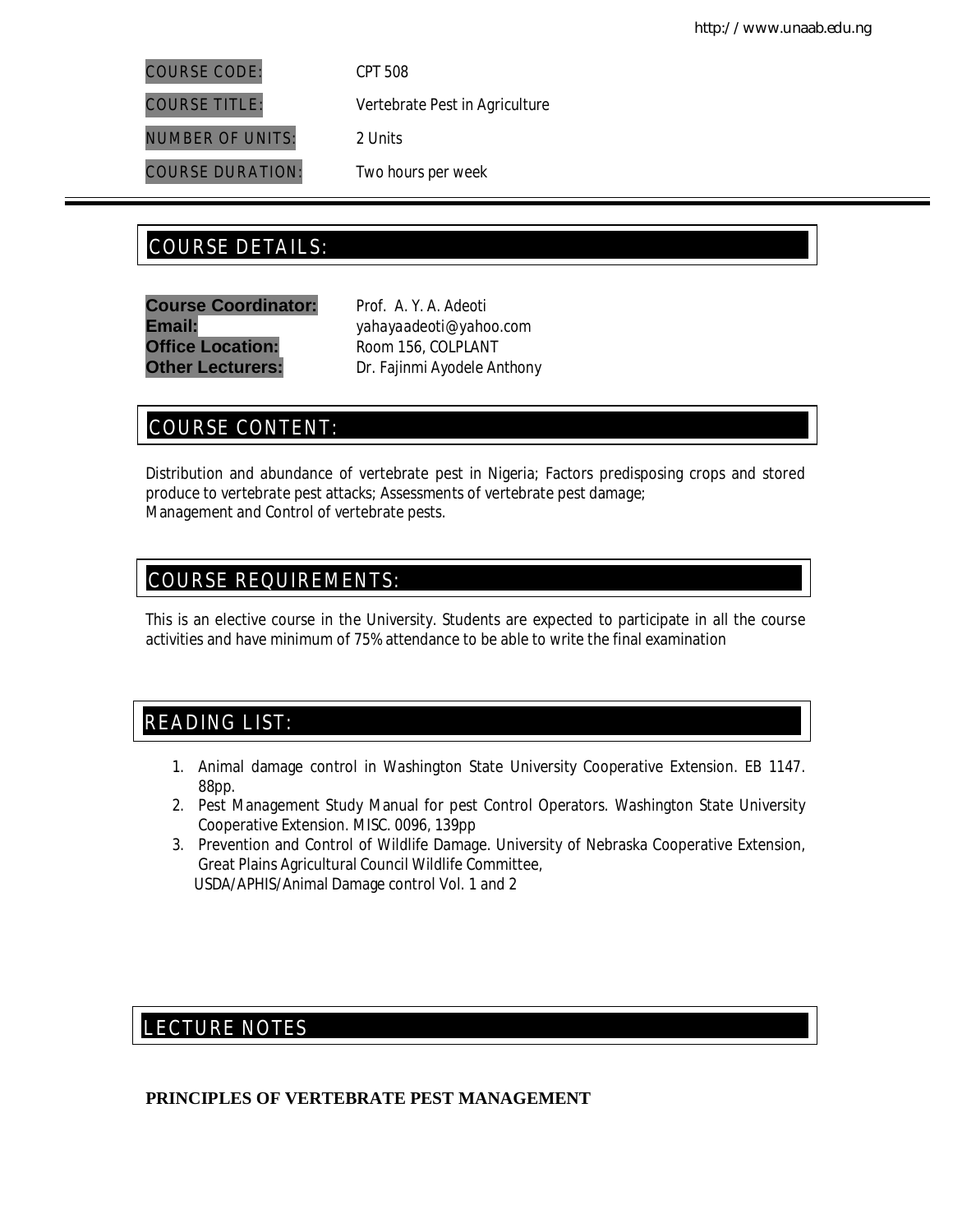# **Statement of Issues and Justification**

Vertebrate animals cause billions of dollars of damage in agricultural, forest, wilderness, and urban settings every year. The diverse settings where damage is caused and the variety of animals causing damage make mitigation efforts difficult. To have the necessary tools available for pest control requires a concerted effort toward development, registration, training, and outreach. At a time when problems are increasing due to increased interface between humans and animals as well as invasive species incursions, the tools available for control are actually decreasing due to increased regulation and public demand.

# **WHAT IS VERTEBRATE PEST MANAGEMENT?**

Vertebrate pest damage management is an activity that seeks to balance the needs of human activity with the needs of wildlife to the mutual enhancement of both.

## **Introduction**

A pest can be defined as an organism that causes, or is perceived to cause, or is likely to cause economic or aesthetic damage to humans or their property. When attempting to manage a vertebrate pest there are many things you need to consider first.

Before beginning any direct control action, such as the use of traps or poison baits, think if there are alternative ways the animals can be managed.

First, is control really necessary? There are several variables that should affect your decision.

 1. For example,... What kind of animal is it? Positive **identification** of the pest is essential for effective management. This must often be done by studying the signs left by the animal as most vertebrates are nocturnal or difficult to observe.

2. How much **damage** might occur without any control? AND....

3. What are the **benefits of control** vs. the **cost of damage**?

In other words, what are the economic or aesthetic thresholds?

4. Is there any **aesthetic** or **recreational** value of the species involved, or are they legally protected? This may limit the action you would otherwise take.

5. Finally, What will be the **effect** of a control program on non-target animals and the environment?

#### **Population dynamics and pest management**

Some pests can be managed indirectly, without resorting to chemicals or traps, by manipulating the habitat. To do this most effectively, one should have a working knowledge of population dynamics—or how populations change in relation to the environment.

In its simplest form -- each living area has a limited **CARRYING CAPACITY** for a given species. Each living area or habitat, will hold only a limited number of any given species. Excess population either dies or migrates.

The carrying capacity is determined in part by three limiting factors -- **FOOD**, **WATER,** and **SHELTER**. If we can control these factors, especially food and shelter, we can manipulate the population density, even if we do nothing else.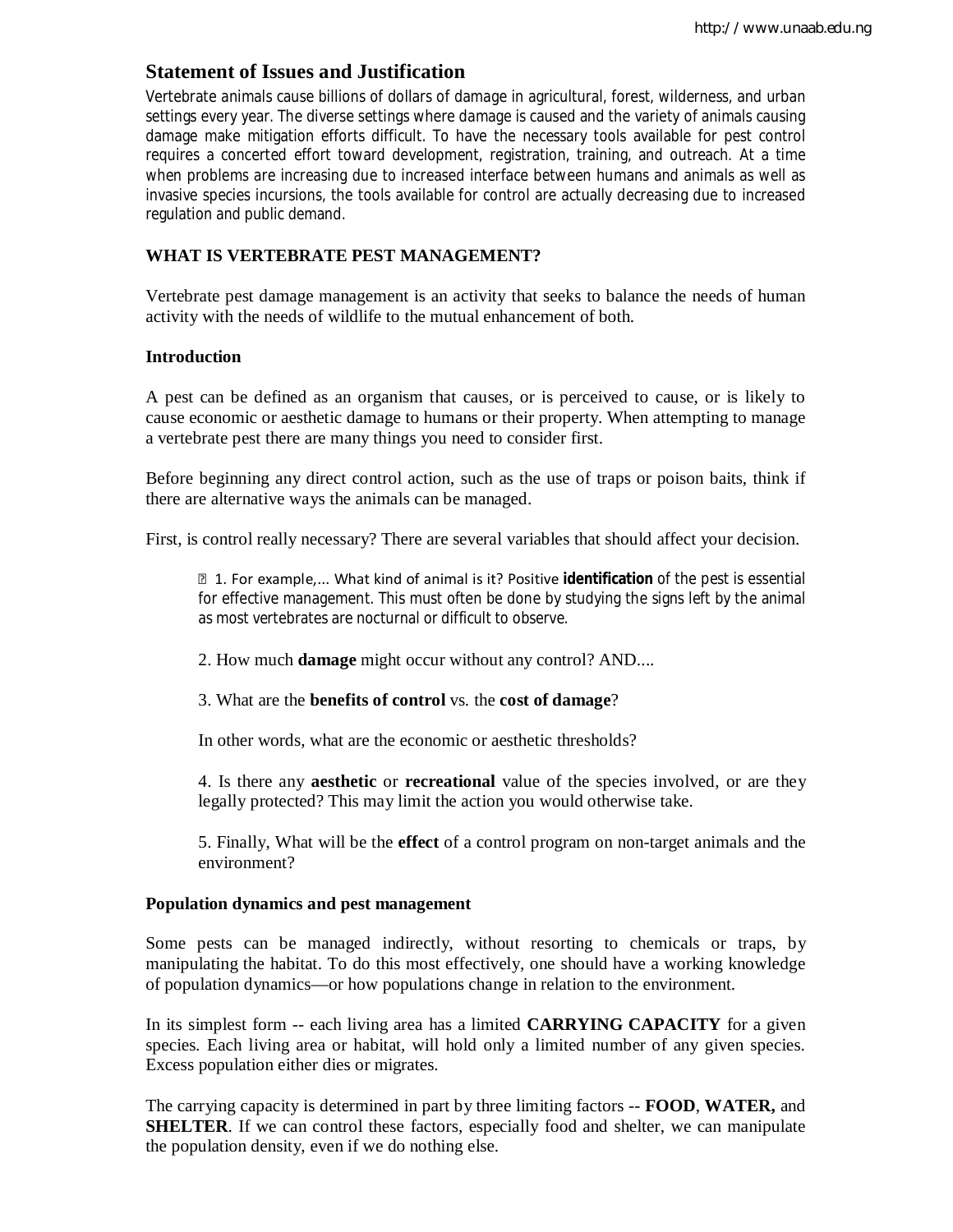#### **Common vertebrate pests & how to manage them**

## **Rats and Mice**

Worldwide, rats and mice are the most notorious of all the vertebrate pests that plague humankind, of these, **Rat**, (*Rattus norvegicus*) and the **House Mouse**, (*Mus musculus*) are the most common.

Adult **Rats** are robust, weighing 10-17 ounces and are 13-18 inches total length. The tail is usually shorter than the head and body. Colors range from gray to brown to almost black.

The **Roof Rat**, (*Rattus rattus*), is the same length but lighter in build than and not as widespread as the Norway rat. The tail is LONGER than combined head and body length and the belly is often white.

The common **House Mouse** is another Asian Murine rodent, second only to the rats as a destructive pest. House mice can be distinguished from young rats by their proportionally smaller heads and feet.

Outlying areas are likely to have native **Deer Mice** (*Peromyscus maniculatus*) rather than the imported House Mice. Deer mice have white under parts of the body and tail.

Rats and mice are mostly nocturnal in their habits so an infestation often goes undetected until the rodents become very numerous. By knowing what signs to look for, a rodent problem can usually be caught before it gets out of hand.

Rats and mice tend to move over regular routes and usually produce defined runways. These show up particularly well in dusty areas, especially if flour or other tracking powder is sprinkled around likely spots.

Outdoors, rats will leave trails through vegetation and dig or gnaw holes around buildings and foundations.

Another tell-tail is that rats leave grease smudges when traveling close to a wall, around a beam or through a hole.

Finally, fresh rat and mouse droppings which are moist and soft, are a very reliable sign of infestation.

# **CONTROL**

There are four important steps to effective rat and mouse control.

- 1. **Elimination of shelter or harborage**
- 2. **Rodent-proofing structures**
- 3. **Elimination of food and water**
- 4. **Killing rodents**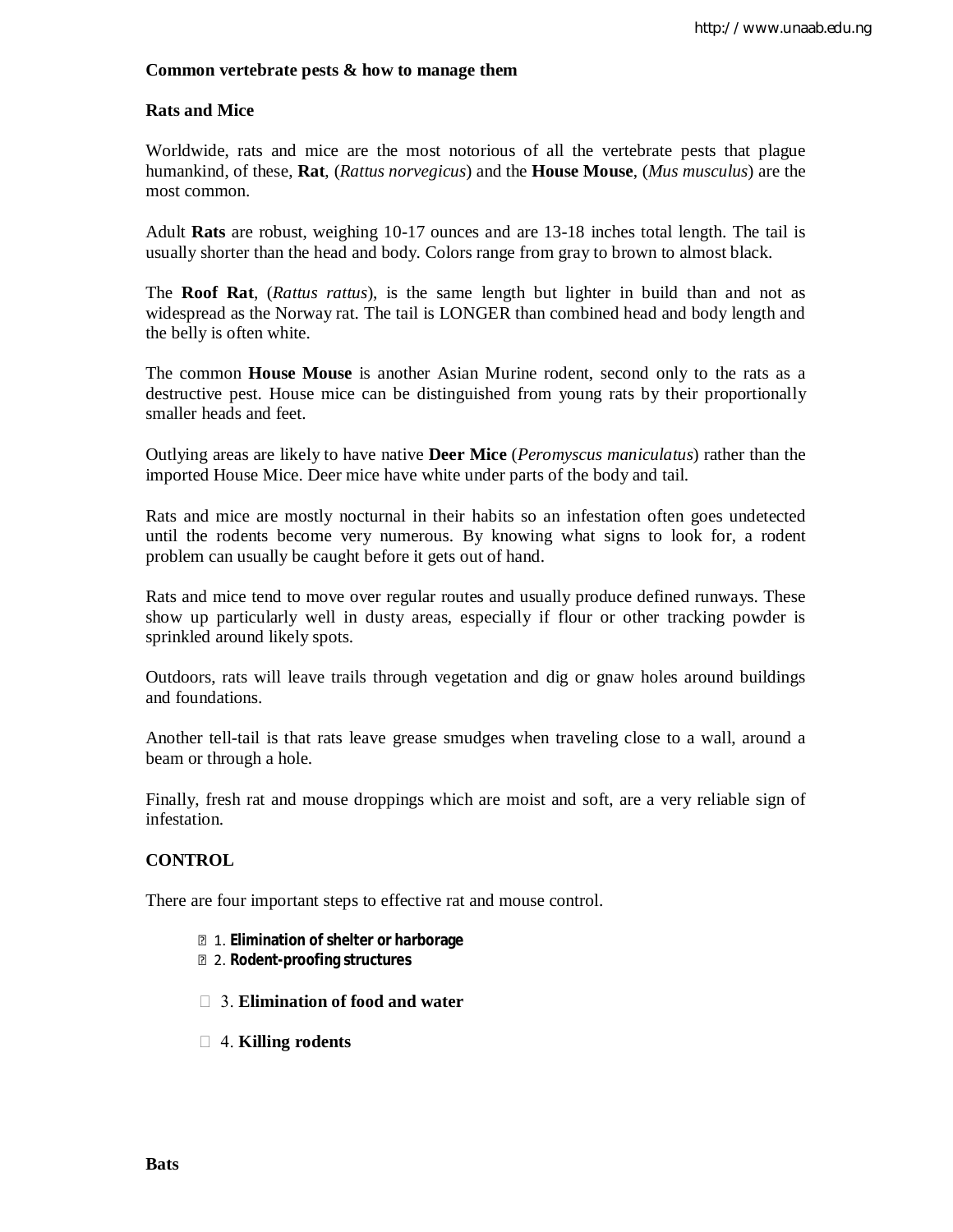Bats are the only true flying mammals. These "non-rodents" are sometimes persistent invaders of attics and wall voids. Although they don't usually cause any structural damage, and are, in fact, very beneficial insect eaters, many homeowners dislike the noises they sometimes make.

The surest way to eliminate or prevent a bat problem is to **build them out**. Depending on the species, bats can enter cracks as narrow as **3/8 of an inch**.

#### **Moles**

Our number one animal pest in yards is probably the mole. This animal is **not a rodent** as is commonly thought, but an **insectivore**, there are four separate species; the **Shrew-mole** (*Neurotrichus gibbsi*), the **Coast Mole** (*Scapanus orarius*), the **Broadhanded** Mole (*Scapanus latimanus*) and one of the largest moles in the world, the **Townsend Mole** (*Scapanus townsendi*).

Moles feed almost exclusively on **earthworms**, **soil insects** and **grubs** found while tunneling. Occasionally, they may sample bulbs, root crops and sprouting seeds but there is much disagreement on this point. Most plant damage blamed on the mole is actually caused by **meadow voles** (*Microtus sp*.) which often use the mole's tunnel systems.

#### **Controls**

Where moles are a definite problem, the only sure way to control them is by **trapping**. The scissors-type mole trap such as the "Tunnel trap" or "Out-of-Sight" trap is one of the better designs and is very effective if used properly. Other mole traps may also work well if used according to label directions.

#### **Other Controls**

The application of **soil insecticides** that kill worms and grubs will, apparently, sometimes cause moles to move. However, this method can be quite expensive, may take several weeks to show results and is hazardous to the environment. There are NO pesticides registered for killing beneficial earthworms, which comprise a mole's main diet..

**Mole baits** are inconsistent as a control measure. Most species of moles will generally not eat these products. The majority of mole baits use zinc phosphide as the active ingredient. "RCO Mole Patrol" , using chlorophacinone as the A.I., has shown apparent effectiveness on **Eastern moles** (*Scalopus aquaticus*) but has not, so far, been effective in deterring Townsend's moles.

**Smoke bombs** - see under Pocket Gopher.

Mole-plants, chewing gum, mothballs, etc. have not been proven effective.

#### **Pocket Gophers**

**Pocket gophers** (*Thomomys sp*.) are burrowing rodents that can cause a great deal of damage to vegetation, buried cables, dikes and irrigation pipe. Unlike moles, pocket gophers feed almost exclusively on plant material below and occasionally above ground.

There are **six species** of pocket gopher. Most are 5 to 6 1/2 inches in length with a 2 to 3 inch tail. Fur is usually brown or grayish in color and the typical rodent's "buck teeth" are easily visible. The name "pocket gopher" comes from the external, fur-lined cheek pouches on each side of the mouth that are used for transporting food to storage areas.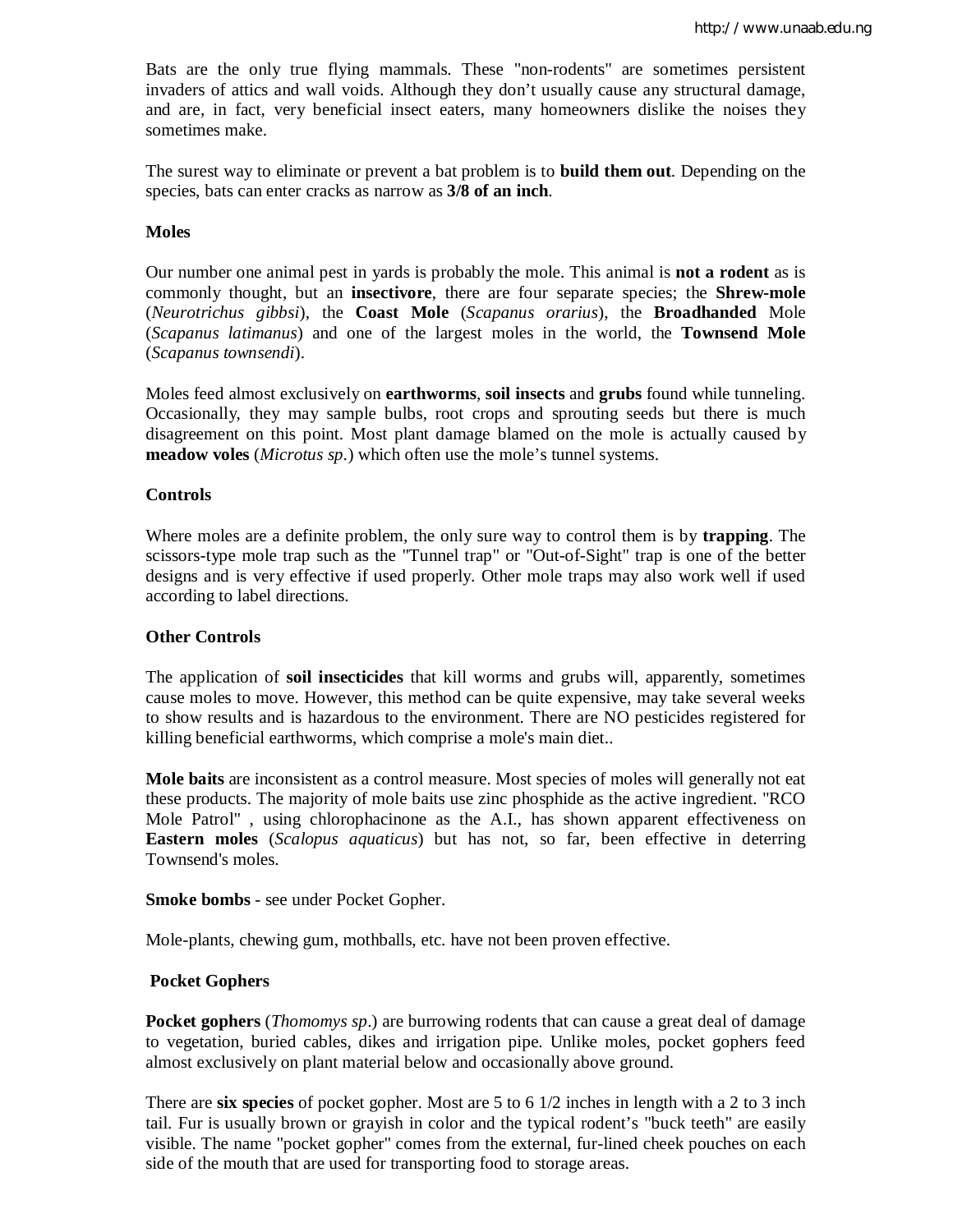# **Moles or Gophers?**

While moles usually prefer moist lowland areas and gophers are mostly found East of the range, they do occur together in some localities. Since most controls are very different for the two species, accurate identification is a must.

The **appearance of the mound** will tell us which pest we must deal with. Mole mounds are usually conical with a "cloddy" look to the soil while gopher mounds, consisting of finer soil, are usually flatter and somewhat fan-shaped with an obvious plug in one end.

# **Controls**

Pocket gophers may be controlled any time of the year but it is most successful when new mounds are appearing, usually in the Spring and Fall. **Trapping** and **toxic baits** are both available to the public and are both effective.

# **Voles**

There are several species of **voles** (*Microtus sp.)* or "meadow mice". All of them are plant feeders and many are proficient burrowers. Voles can cause damage in orchards by feeding on the roots and girdling trunks. These **small, short-eared, short-tailed rodents** will also tunnel through vegetable and flower gardens, feeding on juicy roots, tubers and bulbs - damage that is often blamed on our poor, insect-eating moles! Voles will even use the moles' tunnels when making these raids.

Voles are active day and night in all seasons. They are seldom seen as they spend most of their time underground or in dense grass. They can have up to 5 litters per year with up to 11 per litter and are the main food source for many predators.

# **SIGNS**

How can you tell if you have a vole problem? Obvious signs include **gnawed roots** and **root crops** (note the small **grooves** left by the 2 large front teeth). **Girdling of tree trunks**  extending to just above soil line (rabbits usually damage trunks and twigs higher up and leave larger tooth marks at 45 degree angles while Mountain Beavers clip the branches, leaving 2 inch stubs) and extensive, well-used tunnels through the soil and/or in the grass or thatch are other signs of infestation. Finally, voles often leave open, **1 inch** holes in areas of heavy activity.

# **MANAGEMENT**

**Vegetation management** is a key issue in keeping vole populations low. In orchards, keep the tree rows free of vegetation at least 36 inches on both sides of the trunk. This can be done by weeding or by using a registered herbicide. If you are using a string weeder (Weedeater, Weed Whacker, etc.) be sure not to hit trunks. **Hardware cloth cylinders** (1/4 inch mesh) can be placed around shrubs and young trees to exclude voles if the lower edge is buried 6 inches deep.

In gardens, try to keep surrounding areas free of tall grass and thatch and don't leave root vegetables in the ground over winter.

# **CONTROL**

*Biological*: Almost all small meat-eaters love to feed on voles. By encouraging hawks, owls, coyotes, foxes, weasels and shrews you can help keep vole populations from exploding.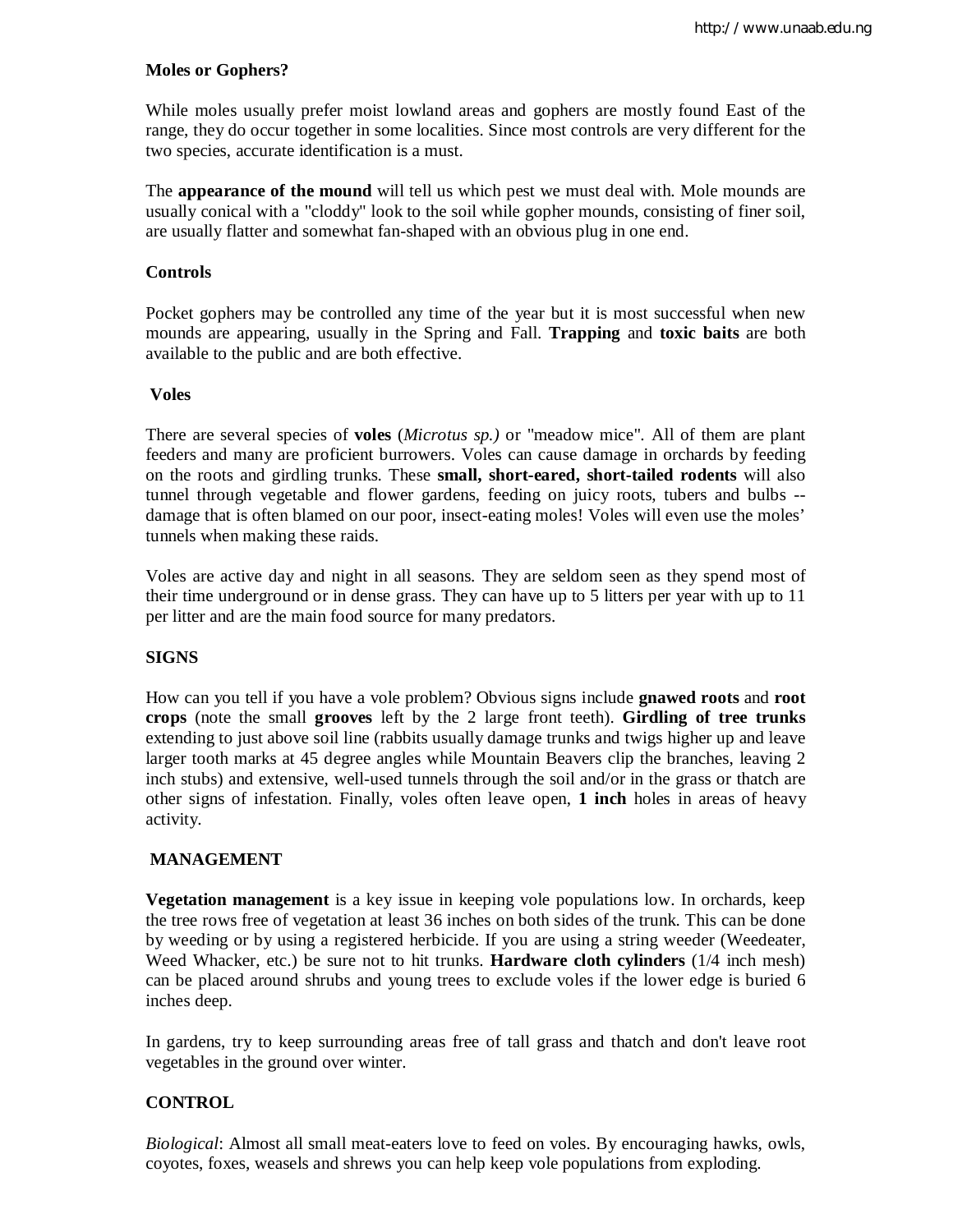*Mechanical*: For very small populations, trapping may be sufficient. Ordinary **mouse-traps**  can be baited with peanut butter or apple and set IN the runs. Dig into the underground tunnels to place the traps and then cover with a board for the most effective set. Check traps daily and re-set as needed. This is a very time-consuming method but useful where poisoned baits are not wanted. Tree guards that are effective in controlling rabbit damage will NOT discourage voles since they feed largely underground. In fact, voles have been known to nest under loose-fitting guards!

*Chemical*: There is one rodenticide, "Adios Mouse Killer in a Block" (warfarin is the active ingredient) registered for homeowner use against voles in Washington State (2008).

Most "Mole & Gopher" baits registered for home use will kill voles when applied according to label directions but they are not specifically registered for use on these rodents.

#### Ground Squirrels

Ground squirrels *(Spermophilus sp.)* of several species range in size from the tiny **Idaho ground squirrel** (8 1/2 in.) up to the **California ground squirrel**, our only coastal ground squirrel in Oregon and California (18 in.). Ground squirrels feed mostly on vegetation and can be very damaging to gardens. They are also vigorous burrowers, leaving many open holes throughout their home ranges and have been implicated in the transmission of plague and other diseases.

## **Controls**

Ground squirrels can be excluded from buildings with standard **rodent-proofing** techniques. Metal rodent guards will usually keep them out of fruit and nut trees.

**Fencing** is usually **not** effective in barring these rodents from an area and scare-devices also do not work.

**Trapping** the rodents can be effective in small infestations. **Cage-type** traps may be used but check with your local Extension office or Wildlife department before releasing these rodents back into the environment. Relocation may not be legal. If the animal must be destroyed, the entire trap can be dropped into a large garbage can full of water. **Lethal traps** such as the "Better Squirrel and Rat Trap" (a choker-type trap) or the Conibear 110 body-catch trap may be used. For small ground squirrels, you may be able to use regular **rat traps**. One trap for every 10 - 15 squirrel present should be used to quickly control the population. Be sure to keep the traps inaccessible to non-target wildlife and pets. Ground squirrels are generally unprotected but check with your local laws before using lethal methods.

**Gas bombs** are available for the home gardener and can be quite effective if used when the rodents are active. They work best when the soil is moist and dense, which helps keep the gas in the burrows.

**Rodenticides** are usually not registered for the home gardener to use on ground squirrels. Check with your Extension office to see if any are legal to use in your State.

#### Mountain Beaver

Is the world's most primitive living rodent, the **Mountain Beaver** (*Aplodontia rufa*). This animal does not usually live high in the mountains and is not a beaver of any kind, being more closely related to squirrels. It is found only in the Coastal areas and foothills of Western North America.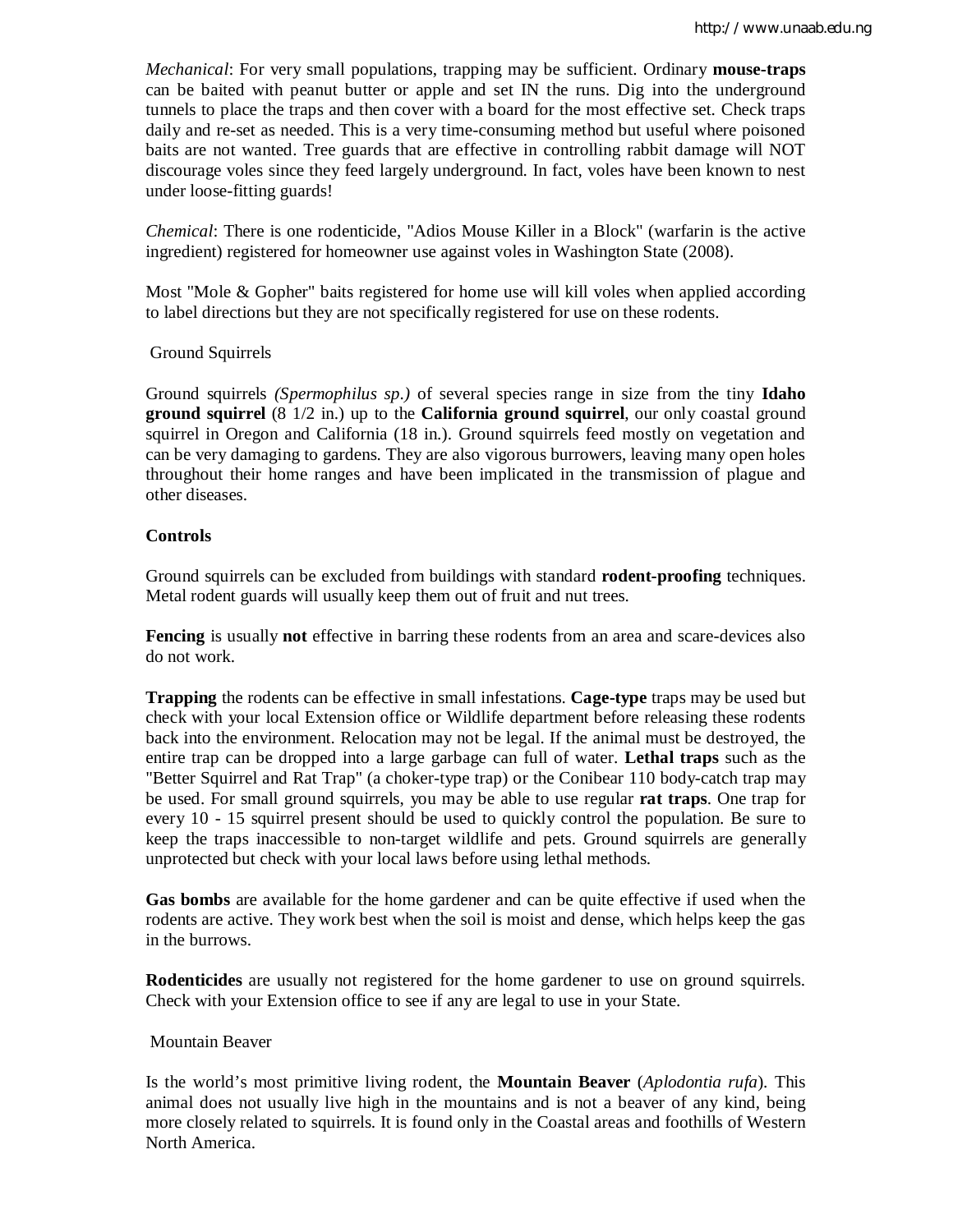The Mountain Beaver belongs to its very own taxonomic family (Aplodontiidae) and is known by several common names including "boomer", "whistler", "chehalis" and "sewellel". This rodent weighs two to four pounds and is about a foot in length, resembling a tailless muskrat with large, digging claws. It usually lives in or near wooded lands having large masses of tangled vegetation such as sword fern, blackberry and salal, its primary foods.

These solitary animals dig shallow tunnels 4 - 8 inches in diameter throughout their half-acre territories and feed on any available vegetation which they sometimes stack near their burrows.

The Mountain Beaver becomes a pest when it begins feeding in reforestation units, Christmas tree farms and home yards and gardens. It generally destroys much more vegetation than it eats. In home gardens, the Mountain Beaver is primarily a pest of **rhododendrons**. It usually damages the plants by clipping off stems and branches, leaving **2 inch stubs**. They will also occasionally gnaw the bark from the bases of larger trees.

## **Controlling Mountain Beaver**

In an area where there is only limited damage such as a single rhodie or tree being stripped, enclosing the plant in a **wire fence** will often discourage the pest. A two-strand **electric fence** with the bottom wire about 4 inches above the ground should also work. One can also fence the entire yard with a rabbit-proof fence (chain-link, chicken wire, etc.) to protect the landscape. Be sure the bottom of the fence is tight against the ground or even buried a foot or two.

**Repellents** have not proven consistently effective but some researchers have had fair results with 36% putrescent egg solid based products. Other researchers have found the Thiram based repellents of some value for protecting Douglas fir seedlings.

Mountain Beavers can also be easily **cage-trapped** and re-located, although some studies have shown that most re-located wildlife does not long survive. Drowning the animals in a garbage can full of cold water may be the most humane treatment. Check with your local State Wildlife Department for their recommendations.

**Wildlife control professionals** can also be hired to deal with these problems. The local State Wildlife Department usually has a list of licensed nuisance animal trappers.

#### **Beavers**

Beavers are accomplished engineers and are famous for their well-built dams and beaver lodges. Dams and lodges are not ALWAYS present where beavers are living but the damage inflicted on trees and shrubs by the beaver's huge incisor teeth is a positive sign that these animals are around.

Breeding usually takes place between January and March, with an average of four "kits" being born after a gestation of about three months. The young stay with the adults for about 1-2 years before migrating away to form their own colonies of between 2 and 12 individuals.

#### **Damage & Management**

Beaver dams are beneficial to wildlife but they can flood a considerable area and can not always be tolerated. Where dams are causing problems, the water level can sometimes be altered by flow devices to keep flooding within reasonable limits. Installation of flow-control devices (or removal of dams, which is generally a waste of time) requires a Hydraulic Project Permit from your local office to provide information on designs and installation of such devices.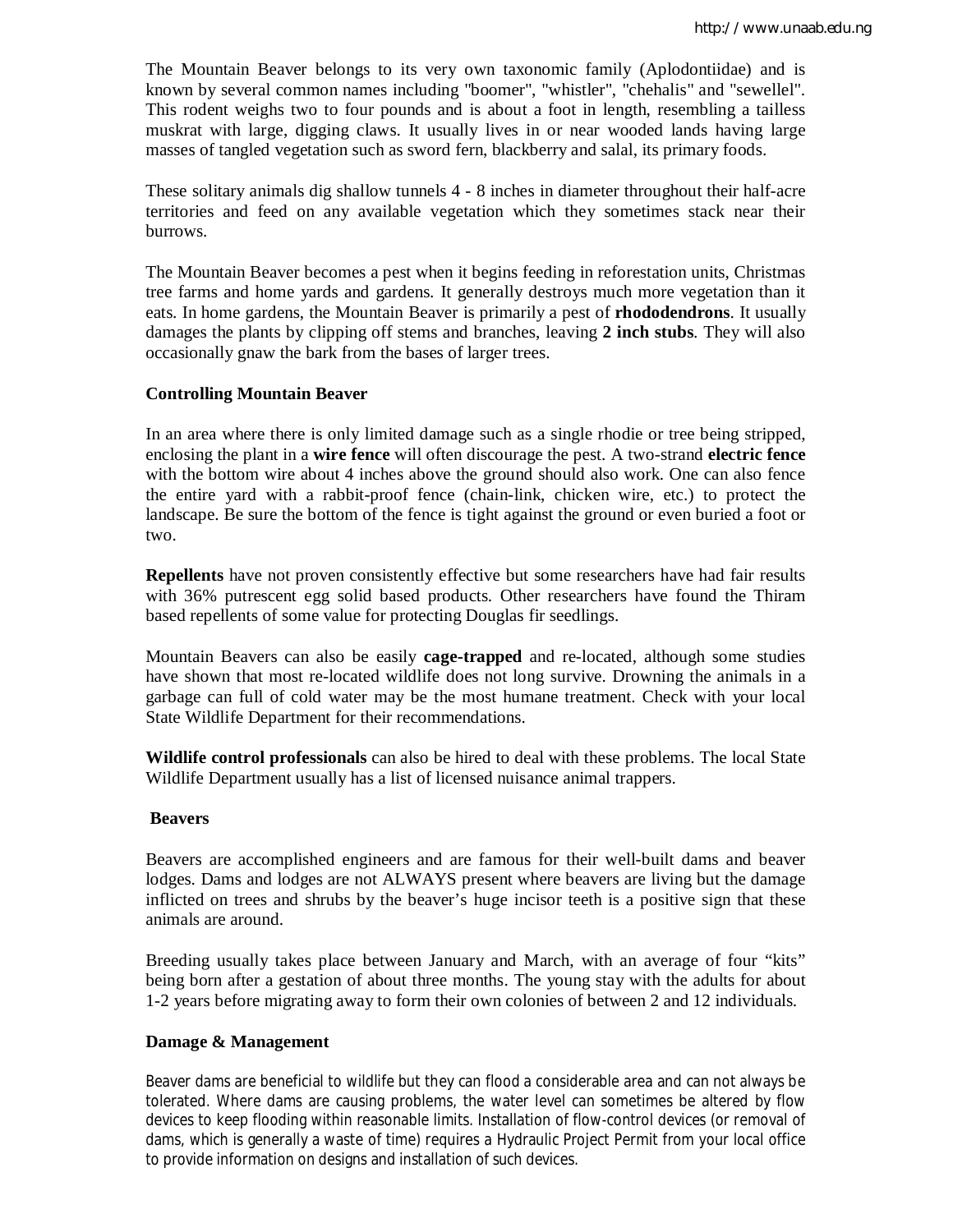If beavers are damaging trees and/or ornamental shrubs, there are several ways plants can be protected.

Large trees and shrubs can be loosely wrapped with layers of chicken wire, hardware cloth or galvanized wire fencing, at least three feet high. Be sure you monitor the trees as they grow and/or leave room for the plant to expand. More slender trees can be protected by splitting 3 foot lengths of plastic pipe and fitting them around the trunks. Be aware that dark colored plastic may cause overheating and damage to young trees.

Large plantings can be protected with a variety of fencing. Four foot field fencing, installed so that the bottom is tight against the ground, works well as does a 2-strand electric fence with the strands stretched off the ground at 8 and 12 inches.

Repellents can also be helpful in reducing beaver damage, especially if the animals are new to the area. Even so, repellents are seldom 100% effective. Commercial repellents containing egg solids have shown some success but must be reapplied often.

If beavers must be removed, it is best to locate a professional wildlife control operator. In some cases, you may be allowed to shoot the offending animals but removal is seldom a permanent solution as good habitats are usually repopulated by migrating beavers within a couple years.

#### **Deer and Elk**

In most places they are highly valued as game animals and "watchable wildlife". In a garden or orchard, however, they can cause extensive and continuing damage to crops and ornamentals.

#### **Damage**

Deer and elk feed on a wide variety of plants, both woody and herbaceous. Most damage is caused by browsing on woody ornamentals and crops. Browsing damage is easily identified by the **ragged tips** where the twigs have been broken. Rodents and rabbits leave a clean cut when they browse.

#### **Management**

The only consistently effective management tool for reducing deer and elk damage is some sort of **fencing system**. These range from simple, baited electric fences to expensive 7 foot high-tension New Zealand-type fences or woven-wire fences. The simple fences are quite effective in areas where deer are just beginning to cause damage. In areas where deer and elk have been feeding for some time, the more impenetrable fences are necessary. It is also important that the fences are visible so the animals don't accidentally stampede through them.

If deer or elk are browsing on a few plants, cylinders of welded wire mesh can be placed around each one. New seedlings can be protected with plastic mesh tubes or netting.

In some cases registered **repellents** can reduce damage sufficiently but must be re-applied periodically - especially after a heavy rain. If the animals are habituated to feeding in the area, repellents are less effective.

There are many home remedies mentioned in the literature ranging from hanging bars of deodorant soap to scattering lion dung about the garden. Sometimes these methods work but many times they do not.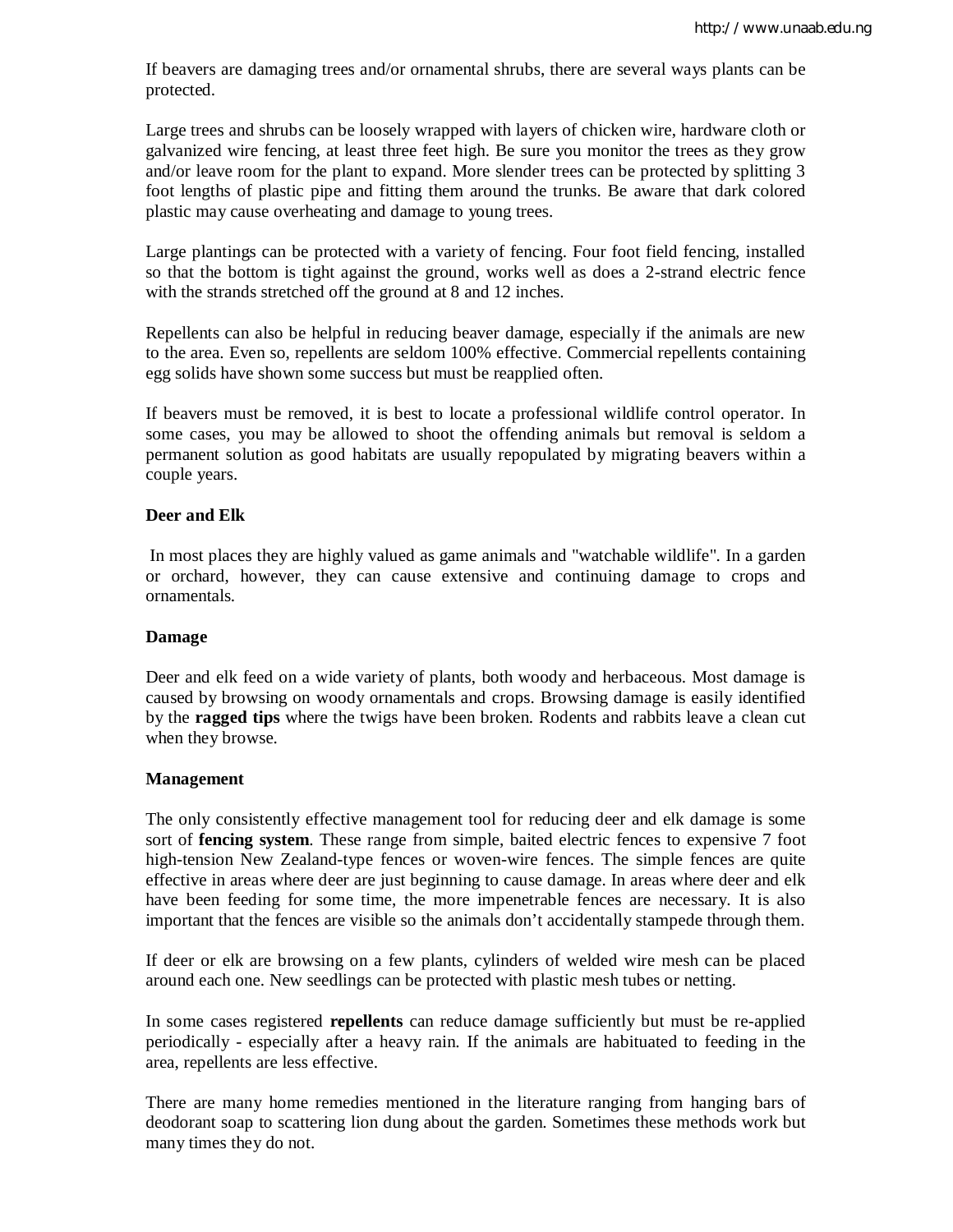Replacing heavily damaged plants with more **resistant varieties** is another option. There are many kinds of ornamental plants that deer and elk don't like. Even some of these will be browsed if the animals are really hungry

In areas where **hunting** is allowed, opening your land to responsible sportspeople can help reduce browsing damage.

For more information specific to your location, contact your State Fish and Wildlife Department.

## **Tree Squirrels**

The native **Douglas squirrel** (*Tamiasciurus douglasi)* with its dark red coat and orange belly is still quite common although the large, introduced **Eastern gray squirrel** (*Sciurus carolinensis*) with its rusty-gray pelage and white belly has taken over in many areas. On the East side of the Cascade Range the common species is the **Red squirrel** (*Tamiasciurus hudsonicus*) with its dark red back and white belly. The introduced **Eastern Fox squirrel** (*Sciurus niger*) with its reddish coat and belly is the largest of the North American squirrels and is not common in most areas. The shy, native **Western gray squirrel** (*Sciurus griseus*) with its gray coat and dusky feet is not common, either, being found mainly in areas where the Gary oak thrives west of Idaho and Nevada. Finally, a common but seldom seen native is the nocturnal **Northern flying squirrel** (*Glaucomys sabrinus*). This little glider thrives wherever there are coniferous forests.

## **Damage**

Squirrels can become troublesome when they attack **fruit, nut and vegetable crops**. They are also incessant raiders of bird feeders and bird nests and can damage ornamental trees by **clipping twigs** and **stripping bark**. In areas where nesting places are scarce they will gnaw into attics and wall voids, causing serious damage.

#### **Management**

Methods used for controlling squirrels vary according to location and species to be managed. Native squirrels are usually protected by law so a combination of non-lethal methods can be used, including **exclusion**, **repellents** and **cage-trapping**. In many places, non-native squirrels are not protected (check with your local wildlife department) so trapped animals may be humanely destroyed. Euthanasia is often recommended when dealing with Eastern grays since re-location would spread these destructive rodents into new areas or place them in an area already at carrying capacity where they would probably suffer a lingering death.

#### **Raccoons**

Raccoons (*Procyon lotor*) are native carnivores that live throughout most of the United States. These animals, which can grow up to 50 lbs., readily adapt to suburban environments. With few predators and human-supplied food, populations often grow out of control.

#### **Damage**

Raccoons are generally nocturnal in habit and omnivorous in diet. They will often stage midnight raids on gardens and orchards. They can easily climb fruit trees, tip over garbage cans and will even roll up newly laid turf to get at the worms and grubs living underneath. In addition, 'coons will try to invade crawlspaces and can destroy the insulation under houses,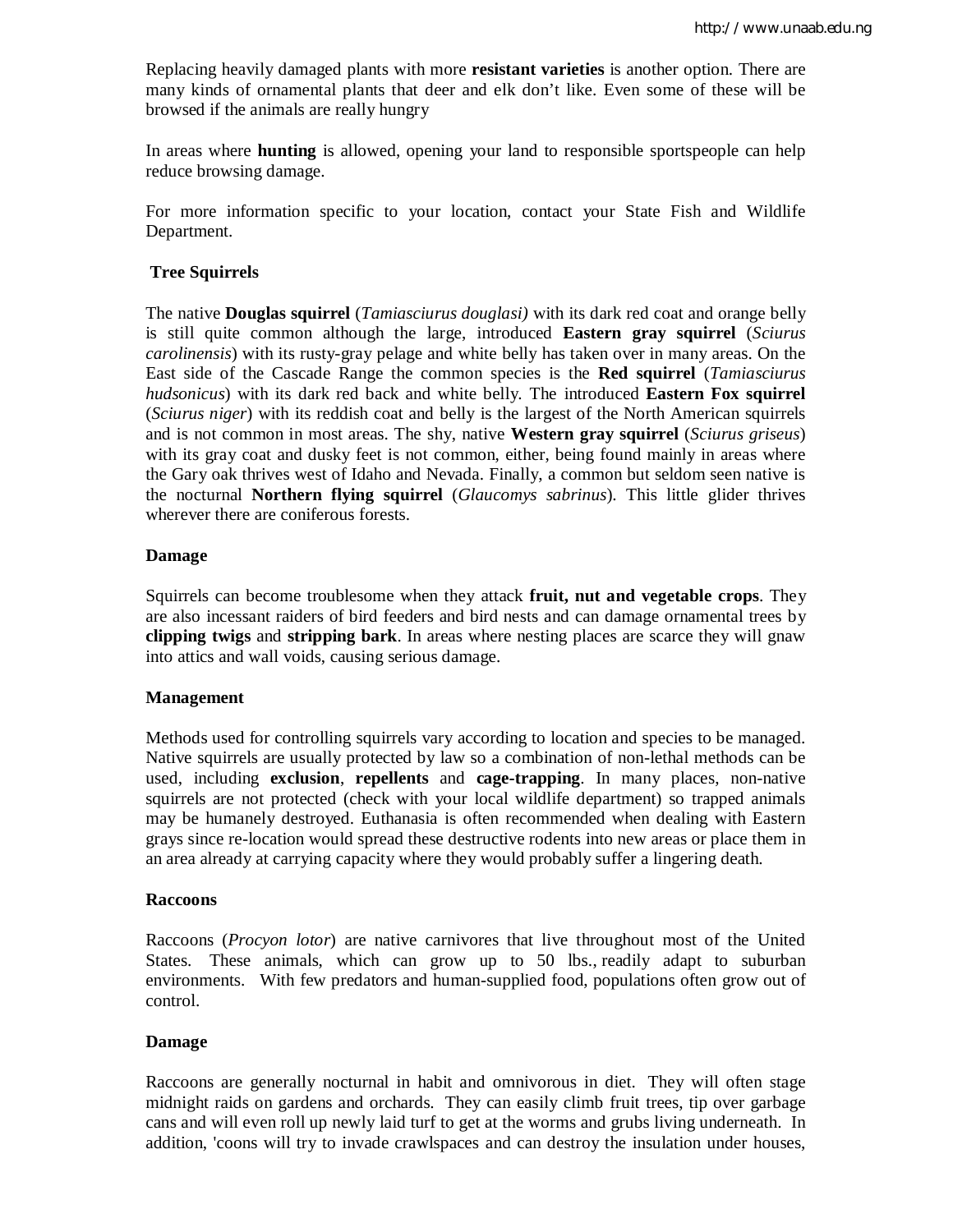leaving quantities of odorous feces. In some areas they are important vectors of rabies and the raccoon roundworm.

#### **Management**

Exclusion is usually the most effective way of managing raccoon damage. Orchards and gardens can be protected by erecting a two-strand electric fence with the first wire about 6 inches from the ground and the second wire 6 inches higher. Chain link and chicken wire fences will also work if a single strand of electric fence is stretched along the top.

Large fruit trees can be protected by installing sheet metal "rodent guards" as suggested for squirrels.

In some situations, a radio left playing in the garden will repel the pests until harvest but this is usually a temporary measure.

A noisy dog patrolling the yard is usually an effective deterrent for many vertebrate pests.

For animals nesting under houses, find out where they are getting in and **securely** block the entrance when they leave at night to forage. Be sure any young have left, also. A tracking patch at the entrance can indicate when the animals have emerged.

If you choose to try a cage-trap, check with your local State wildlife department for instructions.

#### **Opossums**

They are often described as "giant gray rats" since they have a naked, rat-like tail. They may reach lengths of up to 40 inches and weight up to 14 lbs.

#### **Damage**

'Possums are omnivorous feeders and are usually quite beneficial as they eat a wide variety of insects and other invertebrates. They will, however, also raid gardens, fruit trees, bird feeders, garbage cans and bird nests. As with raccoons, they will also nest under houses, causing considerable damage and odor problems.

#### **Management**

Controls for this animal are the same as for raccoon. If you choose to use a cage trap, check with your local State wildlife department. Since this animal is not native to the PNW, your State may not allow releasing back to the wild.

#### **Rabbits**

**Whitetail and Blacktail "Jackrabbits**" (*Lepus townsendii* and *L. californicus*) are actually hares, other hare is the **Snowshoe hare** (*L. americanus*)

The true rabbits include the **Mountain Cottontail** (*Sylvilagus nuttalli*) and **Pygmy Rabbit** (*S. idahoensis*). The **Brush Rabbit** (*S. bachmani*). The **Eastern Cottontail** (*S. floridanus*) and **Domestic Rabbit** (*Oryctolagus cunniculus*).

Rabbits and hares are very prolific, having up to 6 (or more) litters per year with several in each litter.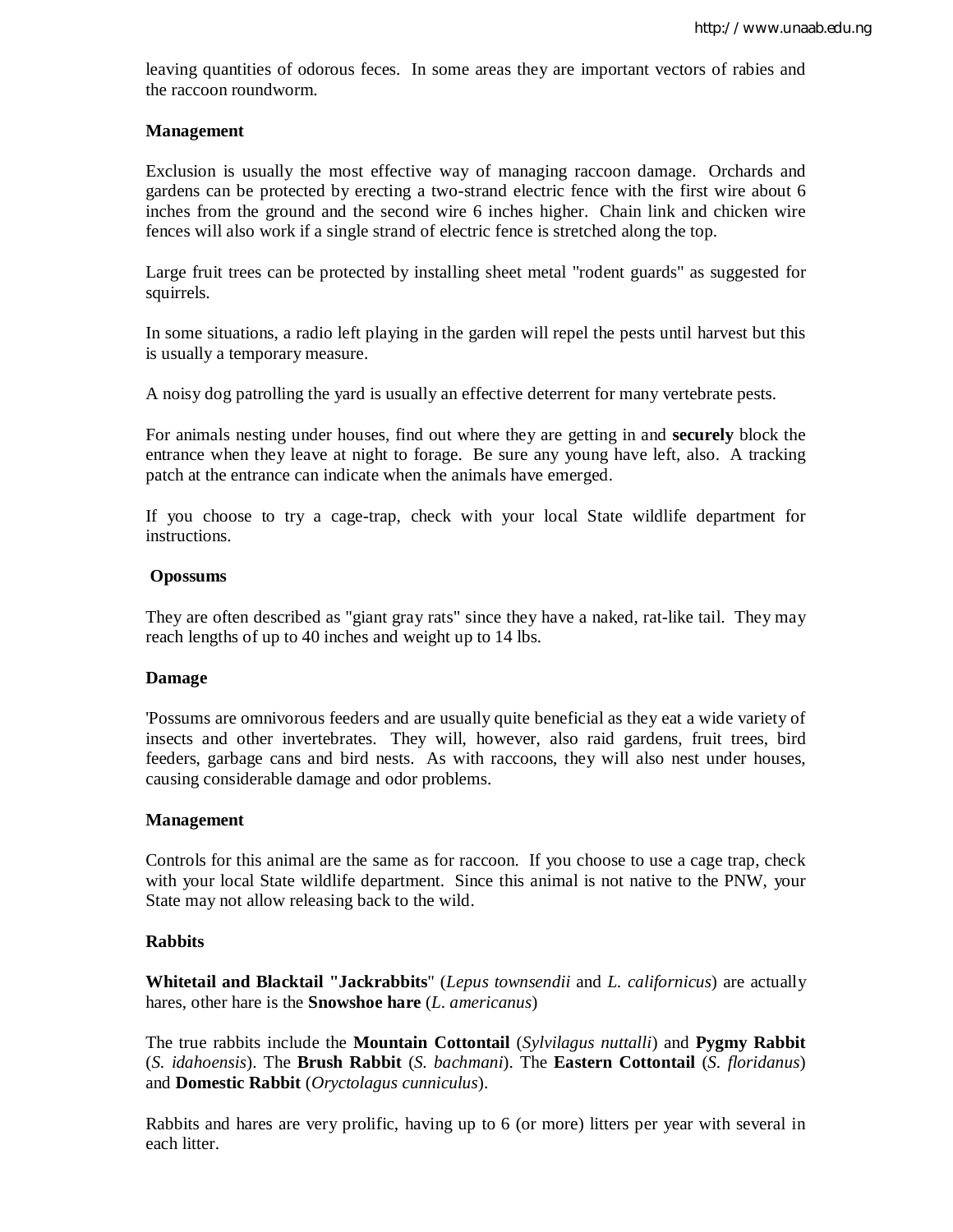# **Damage**

Hares and rabbits will eat a wide variety of herbaceous and woody plants. A diet of bark and stems is often preferred during the colder months when much damage to gardens and orchards may occur, especially during peak population years. In the Spring and Summer, they develop an appetite for flowers (especially tulips) and vegetables.

Rabbit-damaged trees and shrubs are easily identified by the characteristic **toothmarks** left when the animals feed. Twigs are usually clipped cleanly at a **45 degree angle** and bark on lower stems and branches is gnawed away, leaving **parallel grooves** in the wood.

# **Management**

Since rabbits and hares are usually classified as game animals, one should contact the local Fish and Wildlife department for regulations about trapping or shooting.

**Habitat manipulation** can also help reduce rabbit/hare damage. Removing briar patches, brush piles and other hiding places will reduce the overall number of animals in the area.

There are several **repellents** registered for rabbit and hare management. Most of these are somewhat effective if the feeding pressure is not too great. Many are labeled only for use on ornamentals.

## **Birds**

Birds can cause problems in farm and home garden situations by their **roosting**, **nesting** and **feeding** habits, depending on the species. The most common culprits are **crows**, **starlings**, **woodpeckers**, **pigeons**, **house ("English") sparrows**, **robins**, and **geese**. Other species may be occasional pests.

Bird management can present special problems since most species are protected by law but there are many tools available for reducing damage.

# **Roosting and Nesting Damage**

Where birds roost or nest, droppings must fall. Bird droppings can damage machinery, stored feed and present possible disease hazards.

Roosting can be prevented by making the area uncomfortable for birds through the use of **barriers**. Solid, angled barriers or wire obstructions ("porcupine" wires and stretched wire) can prevent birds from using ledges as roosts. The wire obstructions also work well on building peaks.

"**Bird glues**" can also be used to reduce roosting. Birds don't like getting these sticky materials on their feathers so they will usually avoid contact. Glues must be re-applied occasionally and don't work well in dusty or wet conditions.

# **Crop Damage**

Birds can cause extensive damage to all kinds of crops. Those most prone to damage include **strawberries**, **cherries**, **blueberries**, **apples**, **grapes** and **hazelnuts**.

Low growing plants can be covered with **bird netting** to prevent damage. Be sure the netting reaches the ground or is gathered around the trunk of the plant or the birds will fly up underneath to attack.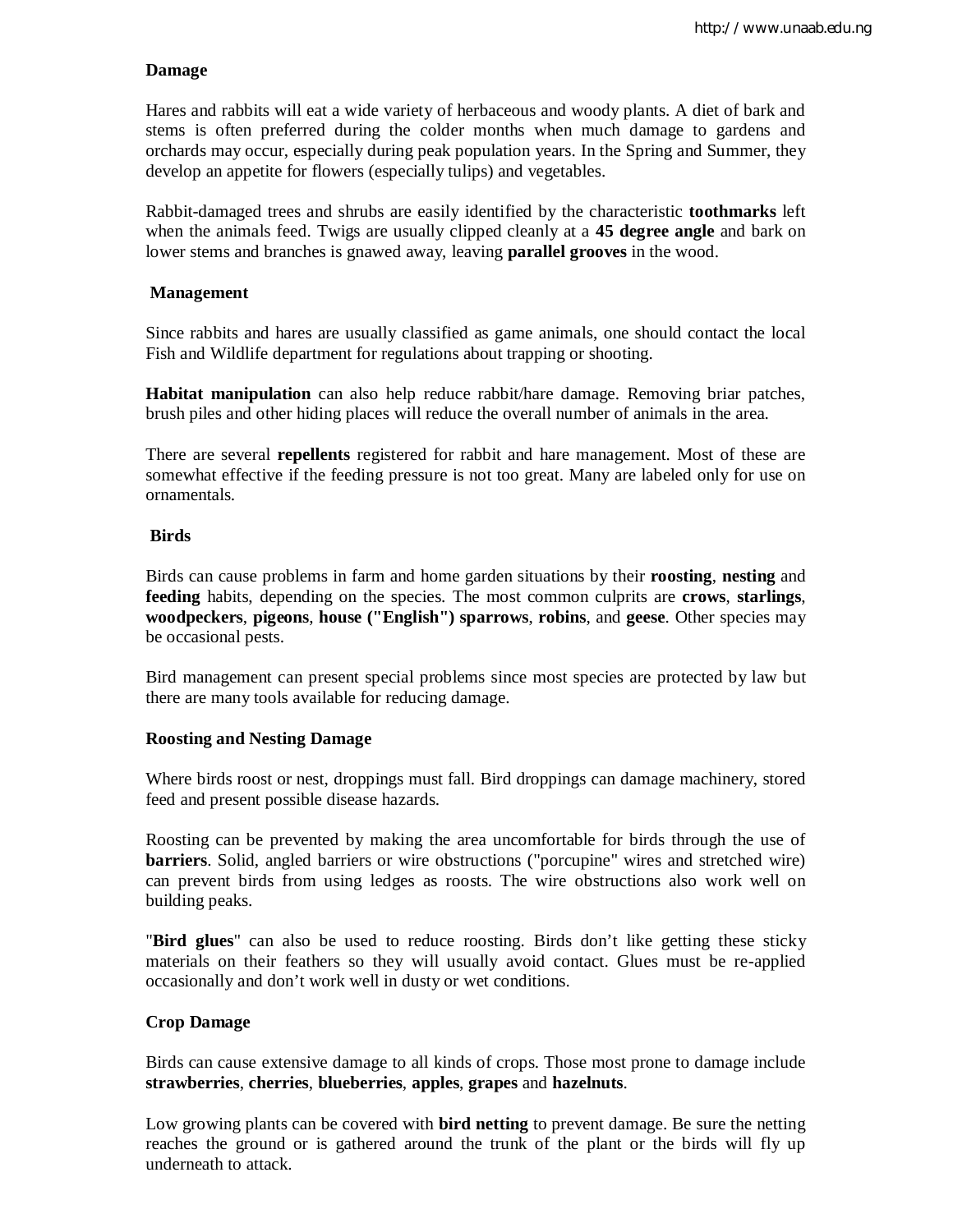Various "**scare devices**" (scare-crows, hanging flashers, flags, balloons, etc.) can reduce damage if they are moved about so the birds do not become accustomed to them.

**Sonic devices** that broadcast **alarm calls** are useful for the particular species making the call. Ultrasonic and sub-sonic devices have not been proven effective on any pest species.

The **repellent**, Methyl anthranilate, has recently been registered for home use on a variety of crops. This material is derived from grape skins and has proven useful in reducing bird damage in test plots. Effectiveness in field situations is variable.

**Trapping** can only be used against **non-protected** birds (house sparrows, domestic pigeons and starlings) but it can still be of use for reducing local populations of those species. Cage traps of various kinds must be used to avoid harming protected species.

#### **Controlling Birds at Aquaculture Facilities**

The open-water areas and large concentrations of fish at aquaculture facilities appear to be a virtual smorgasbord for wildlife that eats fish. Most mammals are either large enough that they can be easily excluded or small enough that they do not pose an economic threat to the facility. Birds are more difficult to exclude and can have a significant economic impact if no control methods are used. **General Biology**

Reducing damage by fish-eating birds requires accurate bird identification and some knowledge of avian biology and habits. Responsible bird management means knowing both the problem species and other birds that use the aquatic habitat without harming aquaculture efforts. Not all birds harm production. Birds become a problem only if their activities directly or indirectly result in a significant loss of fish. The following birds have been implicated in some level of damage at Pennsylvania aquaculture facilities. It is important to identify problem species accurately. Field guides to birds are available at local libraries and bookstores.

#### **Damage Identification**

Many fish-eating birds are highly mobile and adaptable predators, rapidly able to exploit situations of food abundance. Aquaculture facilities are ideal feeding sites for these predators. The severity of bird problems will vary with the species and number of birds present and whether the birds reside only seasonally or tend to remain at the facility throughout the year. The proximity of nesting or roosting sites and the availability of alternative feeding sites also are important factors. Because most species of fish-eating birds are diurnal or active during daylight hours, direct observation is the usual means of confirming bird presence and damage. Obvious signs of hunting and feeding include birds perched on trees or wires near raceways or ponds, hovering overhead and then plunging into the water, standing or stalking along the edges of ponds, or swimming and diving in ponds. Some species, such as the black-crowned night heron, feed at dusk and during the night. Additional observations at night should be made to verify bird depredation. Some fish may show scars from predatory attempts. Herons sometimes spear but do not kill or eat larger brood stock. Chewed or partly eaten fish may be a sign of predatory mammals, including raccoon and mink. *Belted kingfisher* **Damage Control**

With the exception of total exclusion, single control methods rarely solve a bird control problem. Results obtained from non-exclusion techniques may vary. Keep in mind that all methods succeed or fail to some degree, and a combination of methods is usually required. The choice of control methods is determined by a number of factors, including the species of birds involved, the extent of the damage, the projected cost of the control program, the type of facility to be protected, the species of fish grown, the size of the water impoundments, and the long-term effect on facility management. Finally, economics plays a role in the selection process. Although methods such as exclusion are initially costly, the long-term economic benefits usually outweigh the costs. Other methods are less costly initially but do not provide the long-term benefits.

#### *Facility Location*

The physical location, design, and construction of an aquaculture facility influence the susceptibility of fish to bird predation. Although water availability, water quality, and other parameters essential to fish production are prime considerations in selecting a site, locations away from obvious bird